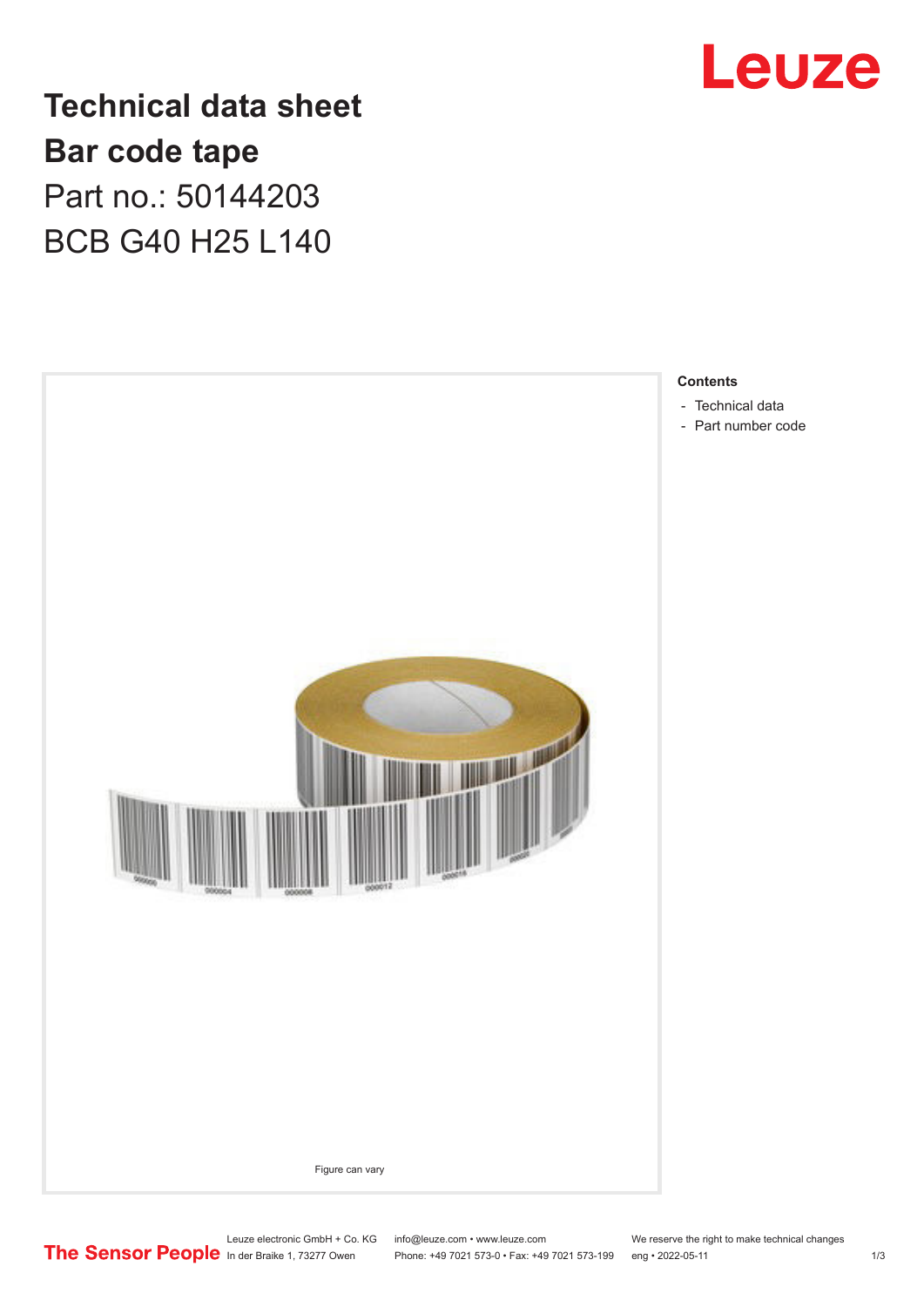**Dimension (H x L)** 25 mm x 140,000 mm

**Mechanical properties** Moisture resistant

Adhesive **Adhesive** Acrylate adhesive **Strength of adhesive** 0.1 mm **Manufacturing process** Filmsetting

**Grid dimension** 40 mm

**Chemical resistance (at 23 °C over 24** 

**Curing** 72 h

# <span id="page-1-0"></span>**Technical data**

# Leuze

#### **Basic data**

**Mechanical data**

**BPS 300i series bar code positioning** system

Partly chemical resistant Scratch resistant UV resistant Wipe resistant

Diesel oil Heptane Transformer oil White spirit

#### **Classification**

| <b>Customs tariff number</b> | 39269097 |
|------------------------------|----------|
| <b>ECLASS 5.1.4</b>          | 27280190 |
| <b>ECLASS 8.0</b>            | 27280190 |
| <b>ECLASS 9.0</b>            | 27280192 |
| ECLASS 10.0                  | 27280192 |
| <b>ECLASS 11.0</b>           | 27280192 |
| <b>ECLASS 12.0</b>           | 27280192 |
| <b>ETIM 5.0</b>              | EC002498 |
| <b>ETIM 6.0</b>              | EC003015 |
| <b>ETIM 7.0</b>              | EC003015 |

#### **Environmental data**

**h)**

| Ambient temperature, operation          | $-40$ 120 °C               |
|-----------------------------------------|----------------------------|
| <b>Processing temperature</b>           | 045 °C                     |
| Recommended processing tempera-<br>ture | 10 $25 °C$                 |
| <b>Resistance</b>                       | Humidity                   |
|                                         | Salt spray fog (150 h/5 %) |
|                                         | UV light                   |
| <b>Temperature resistance</b>           | $-40$ 120 °C               |
| <b>Property of base</b>                 | Clean                      |
|                                         | Dry                        |
|                                         | Free of grease             |
|                                         | Smooth                     |

### **Part number code**

#### Part designation: **BCB AAA BBB CCCC DDDD E**

| <b>BCB</b>  | Bar code tape                                                                                                                                                                                                                                                                                                     |
|-------------|-------------------------------------------------------------------------------------------------------------------------------------------------------------------------------------------------------------------------------------------------------------------------------------------------------------------|
| <b>BCB</b>  | <b>Series</b><br>BCB: Bar code tape                                                                                                                                                                                                                                                                               |
| <b>AAA</b>  | Grid / grid dimension<br>G30: 30 mm<br>G40: 40 mm                                                                                                                                                                                                                                                                 |
| <b>BBB</b>  | Tape height / special height<br>H25: height 25 mm<br>H47: height 47 mm<br>SH1: special height, individually between 20 - 32 mm<br>SH2: special height, individually between 33 - 47 mm<br>SH3: special height, individually between 48 - 70 mm<br>SH4: special height, individually between 71 - 140 mm           |
| <b>CCCC</b> | Tape length / special length<br>Lxxx: tape length in mm<br>SL: Special length                                                                                                                                                                                                                                     |
| <b>DDDD</b> | <b>Options</b><br>TWIN: two identical printed tapes<br>MVS: Measurement Value Switch (color red)<br>MV0: Measurement Value Zero (color yellow)<br>ML: Marker label<br>RW: Reverse Winding (changed winding direction, the smallest position value is inside on the wrapping core)<br>RK: Repair Kit (repair tape) |